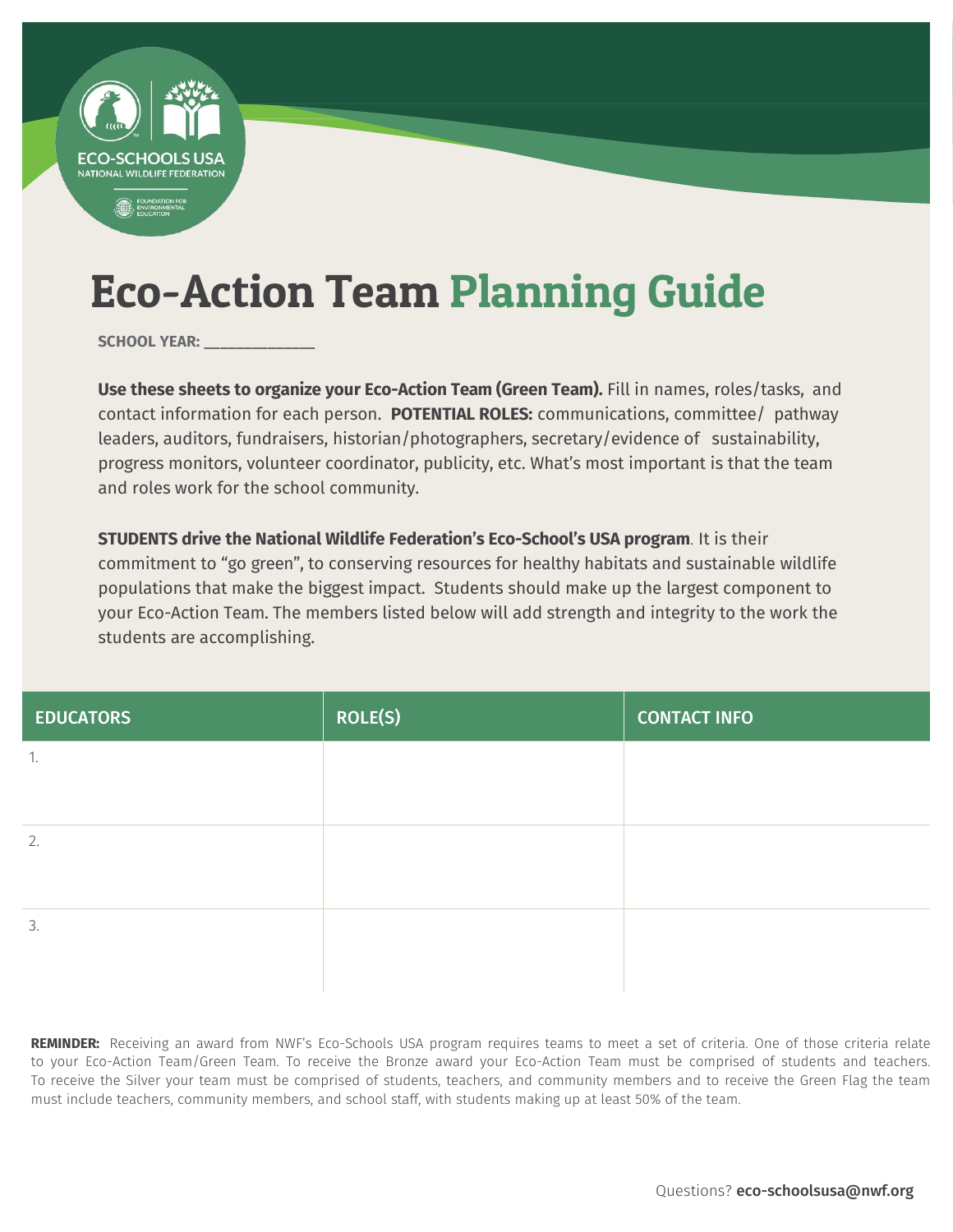

2 OF 4

| <b>ADMINISTRATORS</b> | <b>ROLE(S)</b> | <b>CONTACT INFO</b> |
|-----------------------|----------------|---------------------|
| 1.                    |                |                     |
|                       |                |                     |
| 2.                    |                |                     |
|                       |                |                     |
| 3.                    |                |                     |
|                       |                |                     |

| <b>CUSTODIAL STAFF</b> | <b>ROLE(S)</b> | <b>CONTACT INFO</b> |
|------------------------|----------------|---------------------|
| 1.                     |                |                     |
|                        |                |                     |
| 2.                     |                |                     |
|                        |                |                     |
| 3.                     |                |                     |
|                        |                |                     |

| <b>ROLE(S)</b> | <b>CONTACT INFO</b> |
|----------------|---------------------|
|                |                     |
|                |                     |
|                |                     |
|                |                     |
|                |                     |
|                |                     |
|                |                     |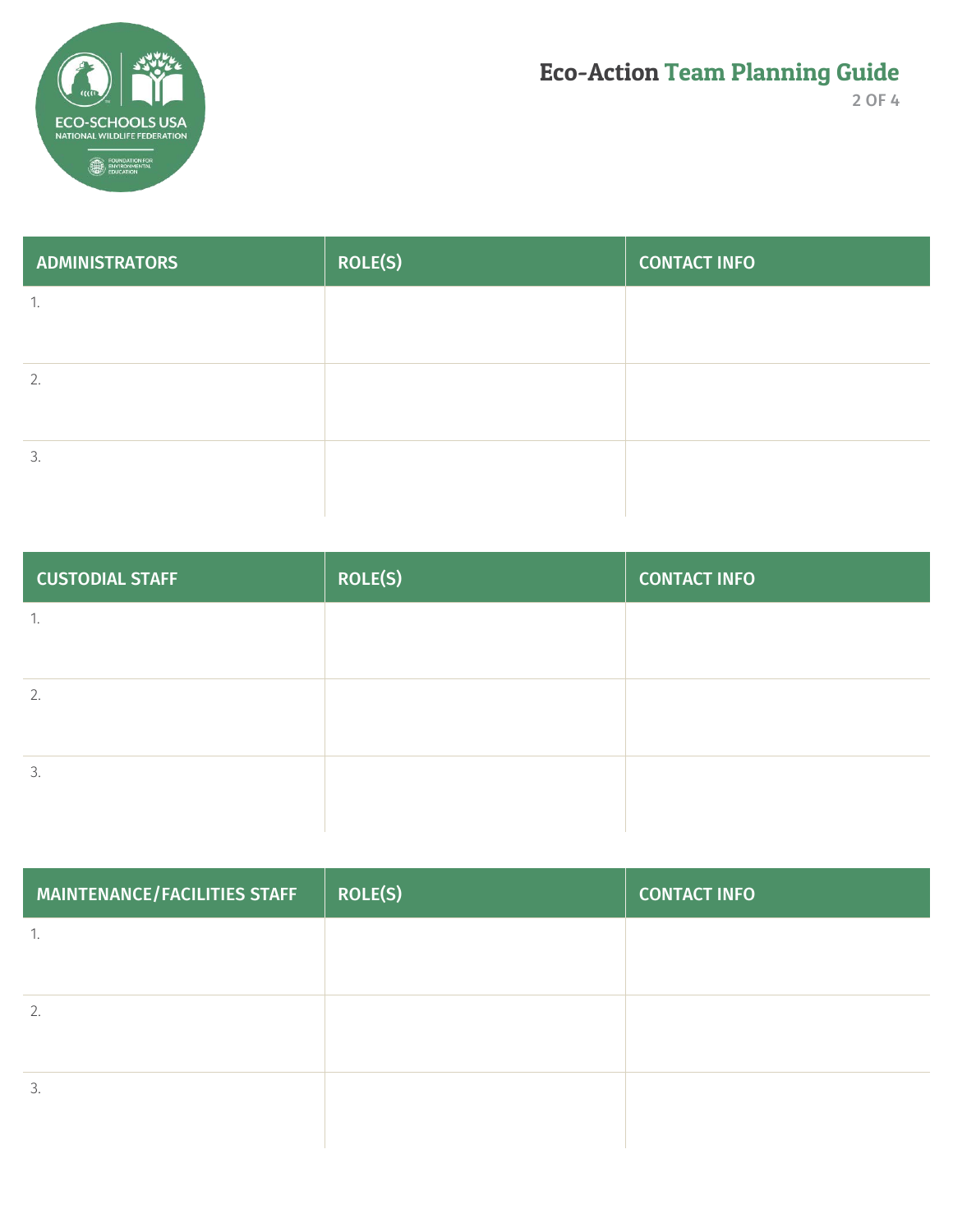

3 OF 4

| <b>PARENTS</b>       | <b>ROLE(S)</b> | <b>CONTACT INFO</b> |
|----------------------|----------------|---------------------|
| $\overline{1}$<br>Ι. |                |                     |
|                      |                |                     |
| 2.                   |                |                     |
|                      |                |                     |
| 3.                   |                |                     |
|                      |                |                     |

| <b>LOCAL BUSINESSES/</b><br><b>ORGANIZATIONS</b> | <b>ROLE(S)</b> | <b>CONTACT INFO</b> |
|--------------------------------------------------|----------------|---------------------|
| -1.                                              |                |                     |
| 2.                                               |                |                     |
|                                                  |                |                     |
| 3.                                               |                |                     |